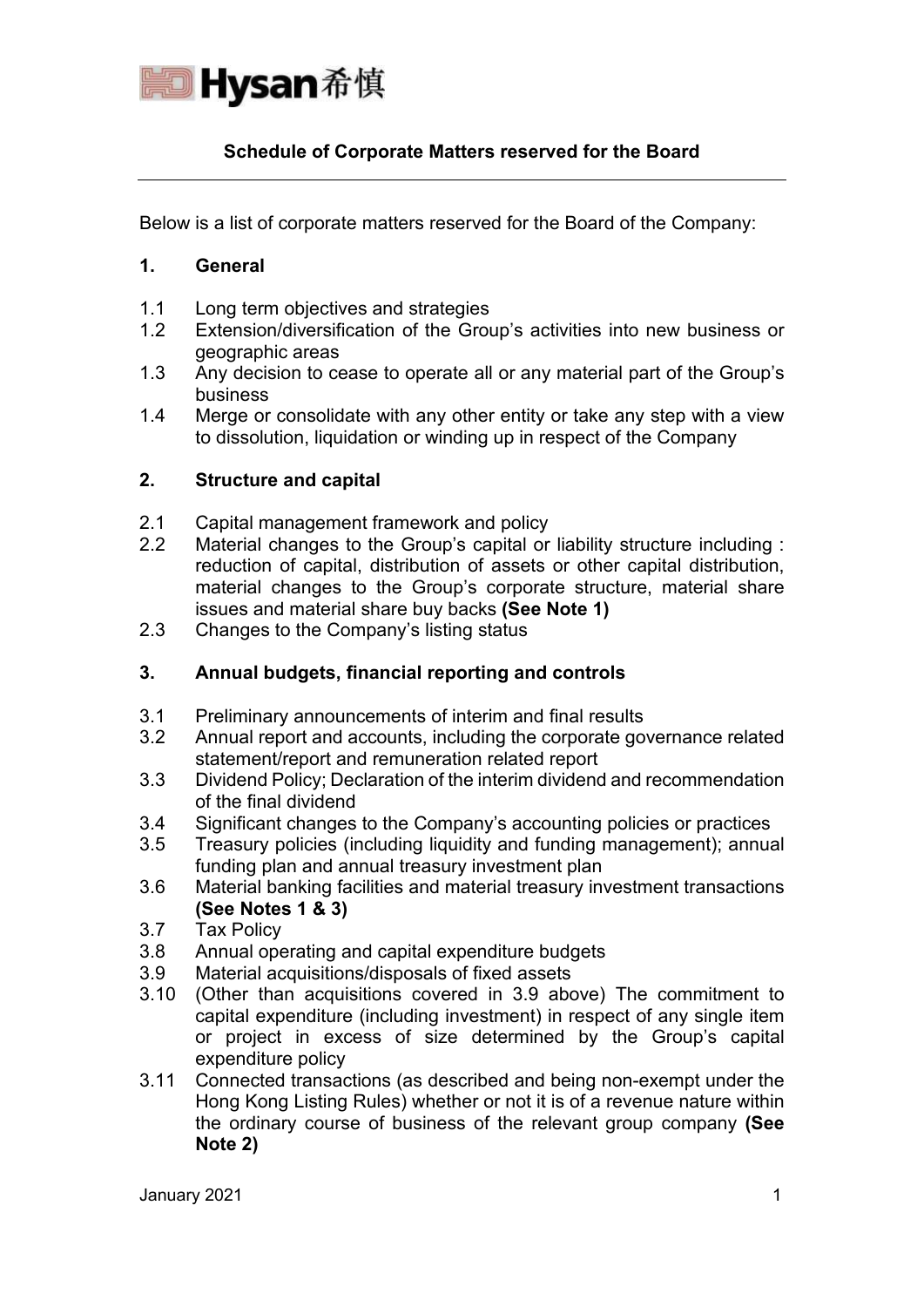

## **4. Risk management and internal control systems**

- 4.1 Ensuring maintenance of sound systems of risk management and internal control
- 4.2 Receiving reports on, and reviewing the effectiveness (at least annually) of, the Group's risk management and internal control systems to support its strategy and objectives
- 4.3 Undertaking regular assessment (at least annually) as to the Group's risk management and internal control processes and systems, including risks
- 4.4 Approving an appropriate statement for inclusion in the annual report

## **5. Communication**

- 5.1 Approval of resolutions and corresponding documentation to be put forward to shareholders at a general meeting
- 5.2 Approval of all circulars and listing particulars

### **6. Board membership and other appointments**

- 6.1 Changes to the structure, size and composition of the Board, following recommendations by the Nomination Committee
- 6.2 Appointments and re-appointments to the Board, following recommendations by the Nomination Committee
- 6.3 Selection of the Chairman of the Board and the Chief Executive Officer, and the division of responsibilities between them
- 6.4 Membership and Chairmanship of Board Committees
- 6.5 Appointment, re-appointment or removal of the external auditor to be put to shareholders for approval, following the recommendation of the Audit and Risk Management Committee
- 6.6 Appointment or removal of the Company Secretary

## **7. Remuneration**

- 7.1 Determining the remuneration policy for Chairman, Executive Directors and designated senior management, following recommendations by the Remuneration Committee
- 7.2 Determining the remuneration of the Non-Executive Directors, subject to the articles of association and shareholder approval as appropriate
- 7.3 The introduction of new share incentive plans or major changes to existing plans, to be put to shareholders for approval, following recommendations by the Remuneration Committee
- 7.4 Major changes to the rules of the Group's pension scheme, or changes of trustees or changes in the fund management arrangements
- 7.5 Key terms of new compensation and benefit plans (including separation programme), with a material financial, reputational or strategic impact **(See Note 4)**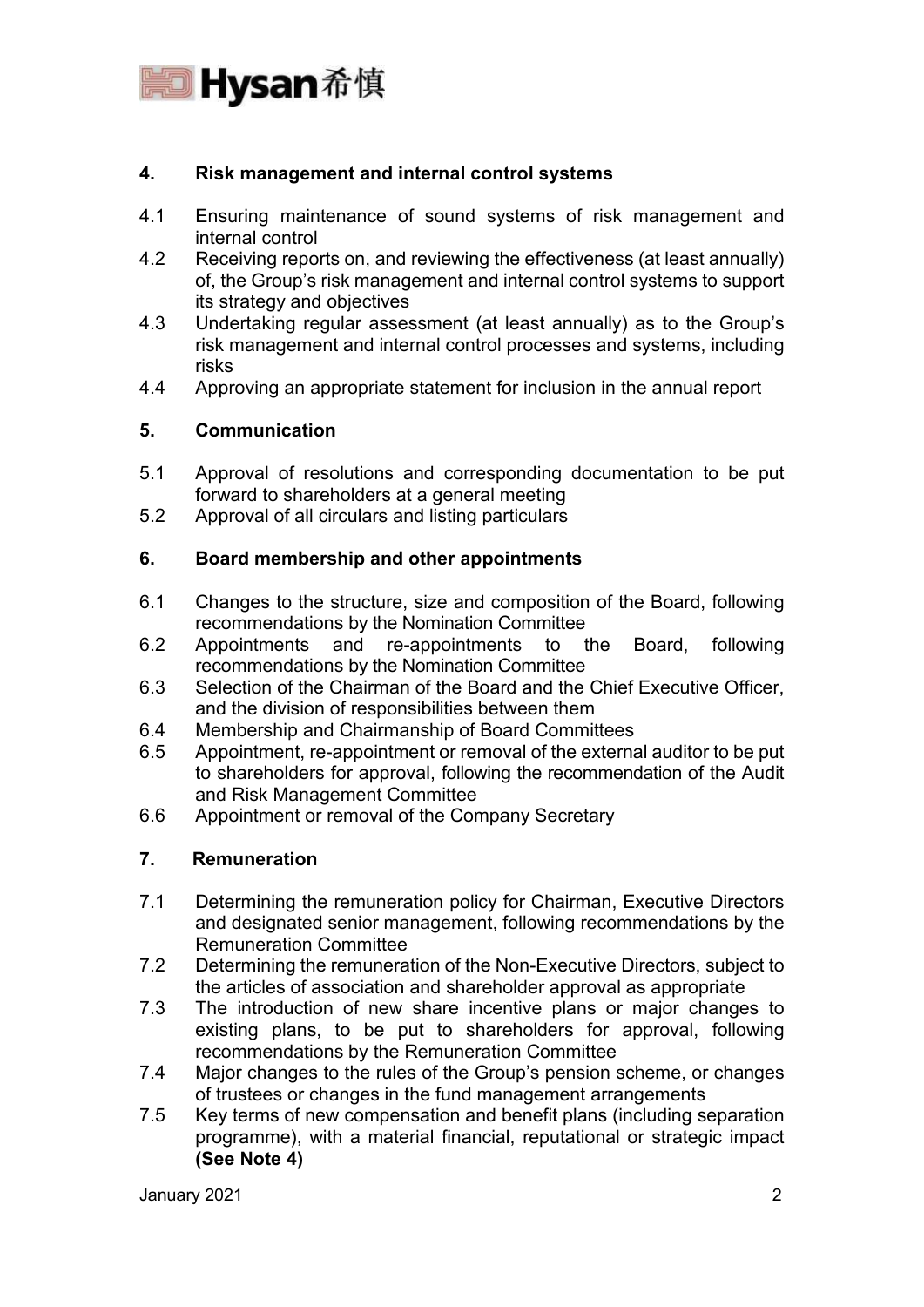

# **8. Delegation of Authority**

- 8.1 Approval of terms of reference and membership of Board Committees
- 8.2 Receiving reports from Board Committees on their activities

## **9. Corporate governance and Sustainability matters**

- 9.1 Determining the independence of Directors
- 9.2 Review of the Group's overall corporate governance arrangements including:
	- to develop and review policies and practices on corporate governance and sustainability, and make recommendation to the Board
	- to review and monitor training and continuous professional development of Directors and senior management
	- to review and monitor policies and practices on compliance with legal and regulatory requirements
	- to receive report from the Audit and Risk Management Committee, develop, review and monitor code of conduct applicable to employees and Directors
	- to review compliance with the applicable Listing Rules, Code on Corporate Governance, and disclosure in statutory reports
	- to evaluate the Board's and committees' performance and effectiveness
	- to approve material changes to policies and practices on corporate governance
- 9.3 Recommendation of changes to the Company's constitutional documents

## **10. Others**

- 10.1 Major prosecution, defence or settlement of litigation<br>10.2 Any decision likely to have a material impact on the 0
- Any decision likely to have a material impact on the Company or Group from any perspective, including, but not limited to, financial, operational, strategic or reputational
- 10.3 This Schedule of Matters reserved for the Board's decisions